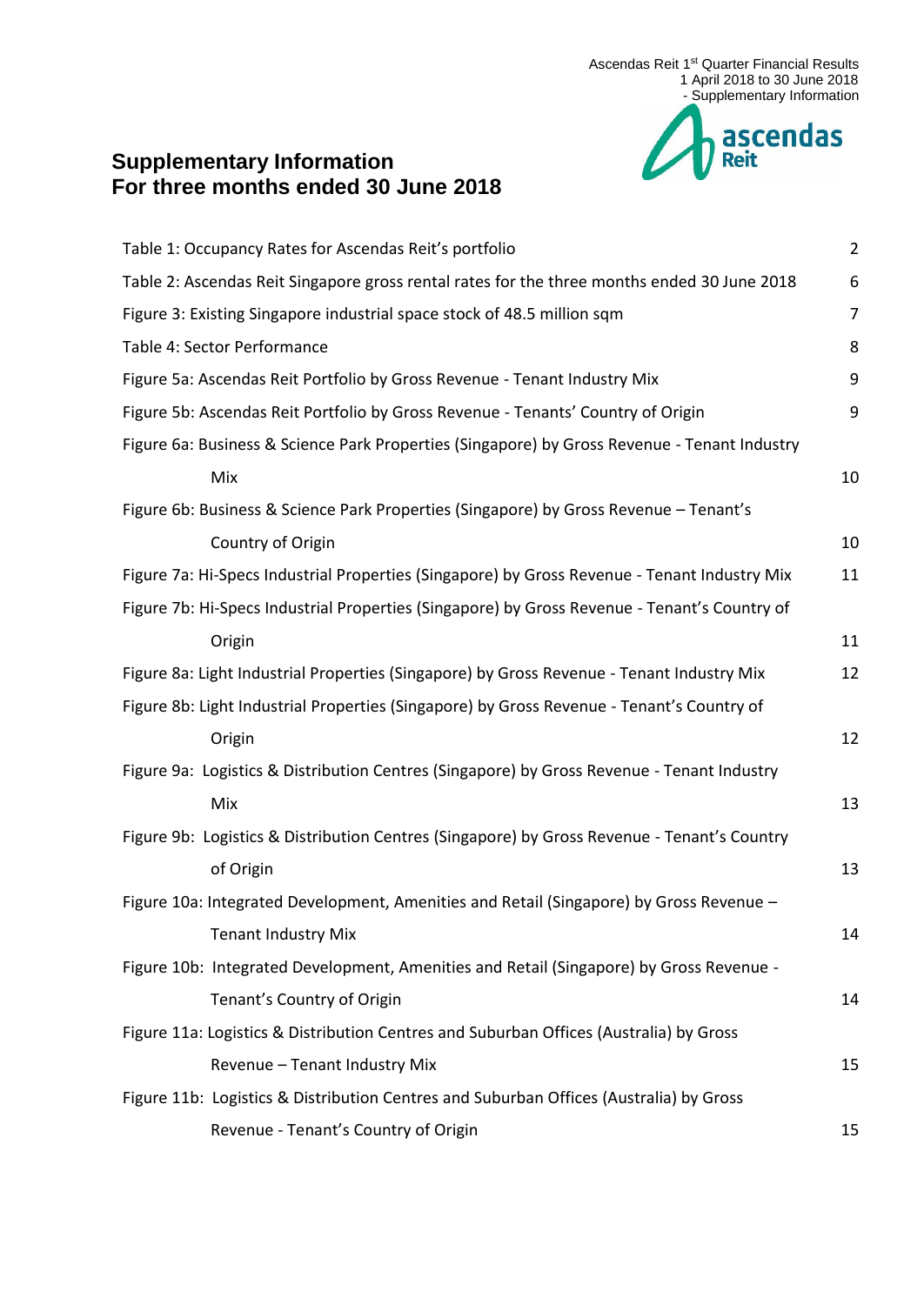

#### <span id="page-1-0"></span>**Table 1: Occupancy Rates for Ascendas Reit's portfolio**

|                | <b>Multi-tenant Buildings</b>             | <b>Net Lettable</b> | <b>Occupancy as at</b> |           |           |  |
|----------------|-------------------------------------------|---------------------|------------------------|-----------|-----------|--|
| A.             |                                           | Area (sqm)          | 30-Jun-18              | 31-Mar-18 | 31-Dec-17 |  |
|                | <b>Science Parks</b>                      |                     |                        |           |           |  |
| $\mathbf{1}$   | The Alpha                                 | 21,373              | 57.1%                  | 59.4%     | 51.0%     |  |
| $\overline{2}$ | The Aries, Sparkle & Gemini               | 36,405              | 74.3%                  | 71.3%     | 74.5%     |  |
| 3              | The Capricorn                             | 20,543              | 67.7%                  | 61.5%     | 61.5%     |  |
| 4              | The Rutherford & Oasis                    | 18,815              | 73.0%                  | 79.7%     | 74.3%     |  |
| 5              | Neuros & Immunos                          | 26,035              | 94.5%                  | 100.0%    | 99.9%     |  |
| 6              | Cintech I                                 | 10,529              | 77.4%                  | 73.6%     | 73.6%     |  |
| $\overline{7}$ | Cintech II                                | 7,915               | 87.2%                  | 87.2%     | 85.6%     |  |
| 8              | Cintech III & IV                          | 18,459              | 87.4%                  | 87.4%     | 84.9%     |  |
| 9              | The Galen                                 | 21,829              | 51.3%                  | 56.6%     | 56.6%     |  |
| 10             | Nexus @one-north                          | 20,669              | 98.1%                  | 98.1%     | 99.7%     |  |
| 11             | The Kendall                               | 16,870              | 93.7%                  | 93.7%     | 93.7%     |  |
| 12             | 12, 14 & 16 Science Park Drive            | 78,871              | 100.0%                 | 100.0%    | 100.0%    |  |
|                | <b>Business Parks</b>                     |                     |                        |           |           |  |
| 13             | <b>Honeywell Building</b>                 | 14,399              | 85.3%                  | 85.3%     | 85.3%     |  |
| 14             | Techquest                                 | 6,723               | 55.7%                  | 55.7%     | 58.8%     |  |
| 15             | iQuest@IBP                                | 9,154               | 29.9%                  | 39.9%     | 39.9%     |  |
| 16             | Hansapoint@CBP                            | 16,417              | 100.0%                 | 100.0%    | 100.0%    |  |
| 17             | <b>Acer Building</b>                      | 22,489              | 66.9%                  | 66.4%     | 70.8%     |  |
| 18             | 31 International Business Park            | 49,001              | 56.4%                  | 72.8%     | 75.5%     |  |
| 19             | 1, 3 & 5 Changi Business Park<br>Crescent | 62,948              | 99.5%                  | 99.5%     | 99.7%     |  |
| 20             | Nordic European Centre                    | 21,817              | 71.7%                  | 71.1%     | 84.1%     |  |
| 21             | <b>AkzoNobel House</b>                    | 15,071              | 97.0%                  | 97.0%     | 97.0%     |  |
| 22             | 1 Changi Business Park Avenue 1           | 9,150               | 94.0%                  | 89.7%     | 89.7%     |  |
| 23             | ONE@Changi City                           | 61,368              | 97.3%                  | 96.2%     | 97.8%     |  |
|                | <b>Light Industrial</b>                   |                     |                        |           |           |  |
| 24             | Techplace I                               | 59,531              | 93.8%                  | 92.5%     | 93.2%     |  |
| 25             | Techplace II                              | 83,200              | 80.3%                  | 81.5%     | 80.6%     |  |
| 26             | 27 Ubi Road 4                             | 7,215               | 72.7%                  | 72.7%     | 72.7%     |  |
| 27             | Tampines Biz-Hub                          | 14,562              | 55.8%                  | 56.2%     | 56.2%     |  |
| 28             | Ubi Biz-Hub                               | 10,697              | 96.3%                  | 96.3%     | 96.3%     |  |
| 29             | 5 Tai Seng Drive                          | 11,273              | 97.0%                  | 95.5%     | 93.1%     |  |
| 30             | 3 Tai Seng Drive                          | 11,761              | 77.0%                  | 91.8%     | 91.8%     |  |
| 31             | 53 Serangoon North Avenue 4               | 8,034               | 75.0%                  | 75.0%     | 69.2%     |  |
| 32             | FoodAxis @ Senoko                         | 44,439              | 97.7%                  | 95.3%     | 97.7%     |  |
| 33             | 25 Ubi Road 4                             | 6,151               | 95.3%                  | 95.3%     | 95.3%     |  |
| 34             | 41 Changi South Avenue 2                  | 6,154               | 21.8%                  | 21.8%     | 21.8%     |  |
| 35             | 37A Tampines Street 92                    | 9,725               | 59.3%                  | 59.3%     | 59.3%     |  |
| 36             | 18 Woodlands Loop                         | 16,056              | 100.0%                 | 100.0%    | 100.0%    |  |
| 37             | 52 Serangoon North Avenue 4               | 11,047              | 95.6%                  | 95.6%     | 92.9%     |  |
| 38             | 2 Senoko South Road                       | 17,632              | 99.1%                  | 99.1%     | 94.3%     |  |
| 39             | <b>SB Building</b>                        | 11,709              | 21.4%                  | 100.0%    | 100.0%    |  |
| 40             | 35 Tampines Street 92                     | 8,060               | 71.0%                  | 71.0%     | 71.0%     |  |
| 41             | 11 Woodlands Terrace                      | 2,219               | 0.0%                   | 100.0%    | 100.0%    |  |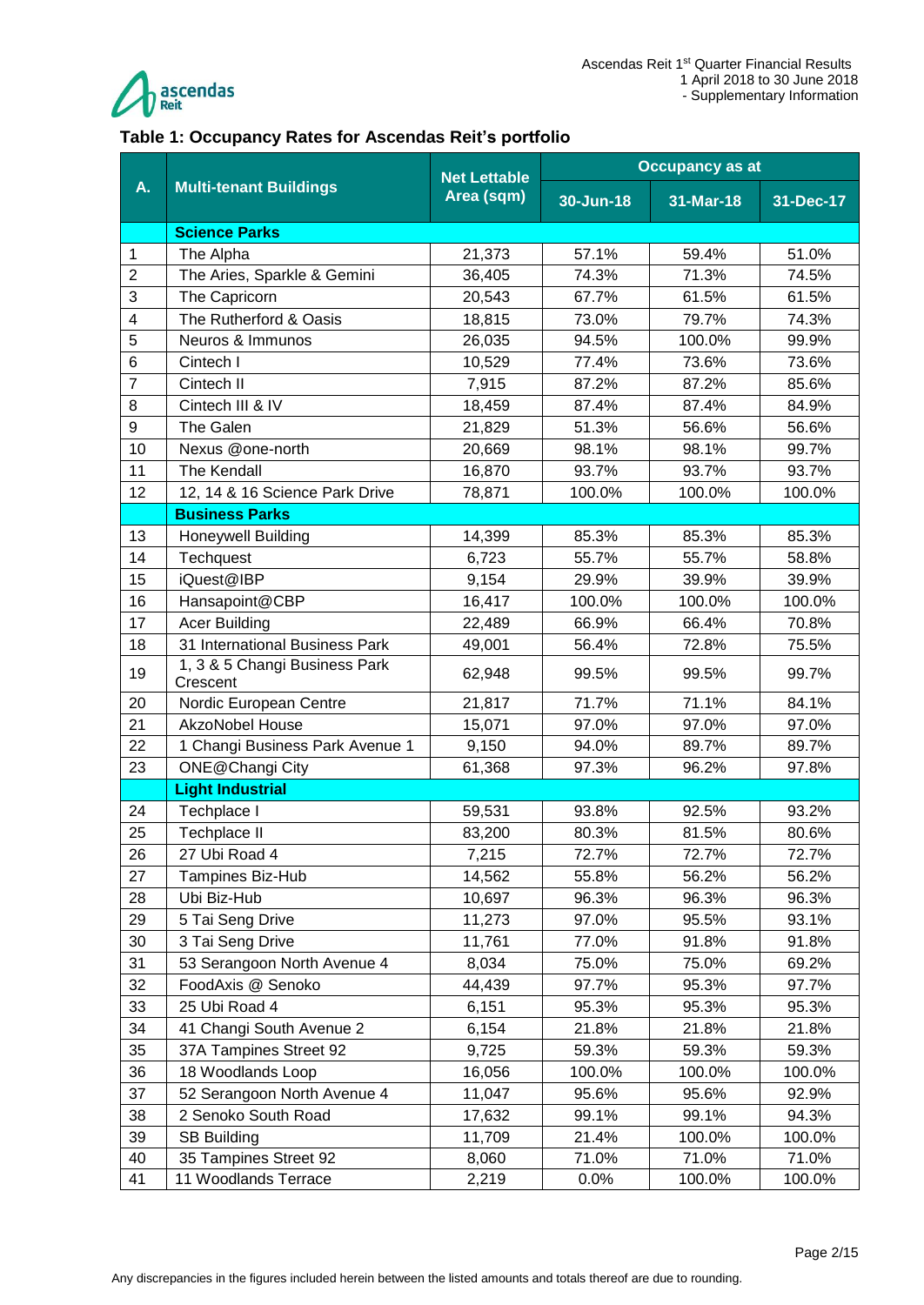

|    | <b>Hi-Specs Industrial</b>                               |         |        |        |        |  |  |
|----|----------------------------------------------------------|---------|--------|--------|--------|--|--|
| 42 | <b>Techlink</b>                                          | 36,346  | 84.7%  | 83.1%  | 81.6%  |  |  |
| 43 | <b>Siemens Centre</b>                                    | 27,781  | 98.9%  | 98.9%  | 97.4%  |  |  |
| 44 | Techpoint                                                | 40,934  | 86.2%  | 81.8%  | 65.5%  |  |  |
| 45 | <b>KA Centre</b>                                         | 13,557  | 88.3%  | 82.0%  | 87.9%  |  |  |
| 46 | <b>KA Place</b>                                          | 6,652   | 60.2%  | 79.5%  | 79.5%  |  |  |
| 47 | Pacific Tech Centre                                      | 19,627  | 73.2%  | 76.8%  | 76.8%  |  |  |
| 48 | <b>Techview</b>                                          | 37,645  | 72.4%  | 72.9%  | 70.7%  |  |  |
| 49 | 1 Jalan Kilang                                           | 6,071   | 82.1%  | 82.1%  | 100.0% |  |  |
| 50 | 138 Depot Road                                           | 26,639  | 98.3%  | 100.0% | 100.0% |  |  |
| 51 | <b>Corporation Place</b>                                 | 55,711  | 67.4%  | 68.2%  | 65.7%  |  |  |
| 52 | Telepark                                                 | 24,596  | 99.9%  | 99.9%  | 99.9%  |  |  |
| 53 | 31 Ubi Road 1                                            | 12,987  | 73.4%  | 73.4%  | 77.5%  |  |  |
| 54 | <b>Hyflux Innovation Centre</b>                          | 34,955  | 89.1%  | 87.3%  | 90.2%  |  |  |
| 55 | 10 Toh Guan Road                                         | 39,955  | 64.8%  | 65.3%  | 65.3%  |  |  |
|    | <b>Logistics &amp; Distribution Centre</b>               |         |        |        |        |  |  |
| 56 | LogisTech                                                | 30,144  | 94.2%  | 94.2%  | 94.2%  |  |  |
| 57 | Changi Logistics Centre                                  | 39,460  | 72.9%  | 73.3%  | 73.3%  |  |  |
| 58 | 4 Changi South Lane                                      | 15,550  | 78.3%  | 96.2%  | 96.2%  |  |  |
| 59 | Xilin Districentre Building A&B                          | 20,788  | 100.0% | 100.0% | 100.0% |  |  |
| 60 | Xilin Districentre Building D                            | 15,966  | 100.0% | 100.0% | 73.0%  |  |  |
| 61 | Logis Hub @ Clementi                                     | 23,071  | 81.8%  | 90.8%  | 90.8%  |  |  |
| 62 | 1 Changi South Lane                                      | 23,528  | 96.8%  | 96.8%  | 96.8%  |  |  |
| 63 | Pioneer Hub                                              | 80,533  | 99.3%  | 99.3%  | 99.3%  |  |  |
| 64 | Xilin Districentre Building C                            | 13,035  | 96.7%  | 92.0%  | 92.0%  |  |  |
| 65 | 9 Changi South Street 3                                  | 24,028  | 85.9%  | 85.9%  | 81.7%  |  |  |
| 66 | 5 Toh Guan Road East                                     | 23,607  | 97.3%  | 97.3%  | 96.6%  |  |  |
| 67 | 40 Penjuru Lane                                          | 152,974 | 92.0%  | 85.0%  | 85.7%  |  |  |
| 68 | 71 Alps Avenue                                           | 11,053  | 96.1%  | 96.1%  | 78.1%  |  |  |
| 69 | 20 Tuas Avenue 1 <sup>1</sup>                            | 41,134  | 51.1%  | 0.0%   | 0.0%   |  |  |
| 70 | 21 Changi South Avenue 2                                 | 11,545  | 35.7%  | 100.0% | 100.0% |  |  |
|    | <b>Logistics &amp; Distribution Centres Australia</b>    |         |        |        |        |  |  |
| 71 | 1A & 1B Raffles Glade, Eastern<br>Creek, Sydney          | 21,694  | 100.0% | 100.0% | 100.0% |  |  |
| 72 | 1 - 15 Kellet Close, Erskine Park,<br>Sydney             | 23,205  | 100.0% | 100.0% | 100.0% |  |  |
| 73 | 484 - 490 Great Western Highway,<br>Arndell Park, Sydney | 13,304  | 100.0% | 100.0% | 100.0% |  |  |
| 74 | 6 - 20 Clunies Ross Street,<br>Pemulway, Sydney          | 38,579  | 100.0% | 100.0% | 100.0% |  |  |
| 75 | 494 - 500 Great Western Highway,<br>Arndell Park, Sydney | 25,255  | 100.0% | 100.0% | 100.0% |  |  |
| 76 | 162 Australis Drive, Derrimut,<br>Melbourne              | 23,252  | 53.4%  | 53.4%  | 53.4%  |  |  |
| 77 | 52 Fox Drive, Dandenong South,<br>Melbourne              | 18,041  | 100.0% | 100.0% | 100.0% |  |  |
| 78 | 169 - 177 Australis Drive, Derrimut,                     | 31,048  | 100.0% |        |        |  |  |

The redevelopment of 20 Tuas Avenue 1 was completed on 2 April 2018.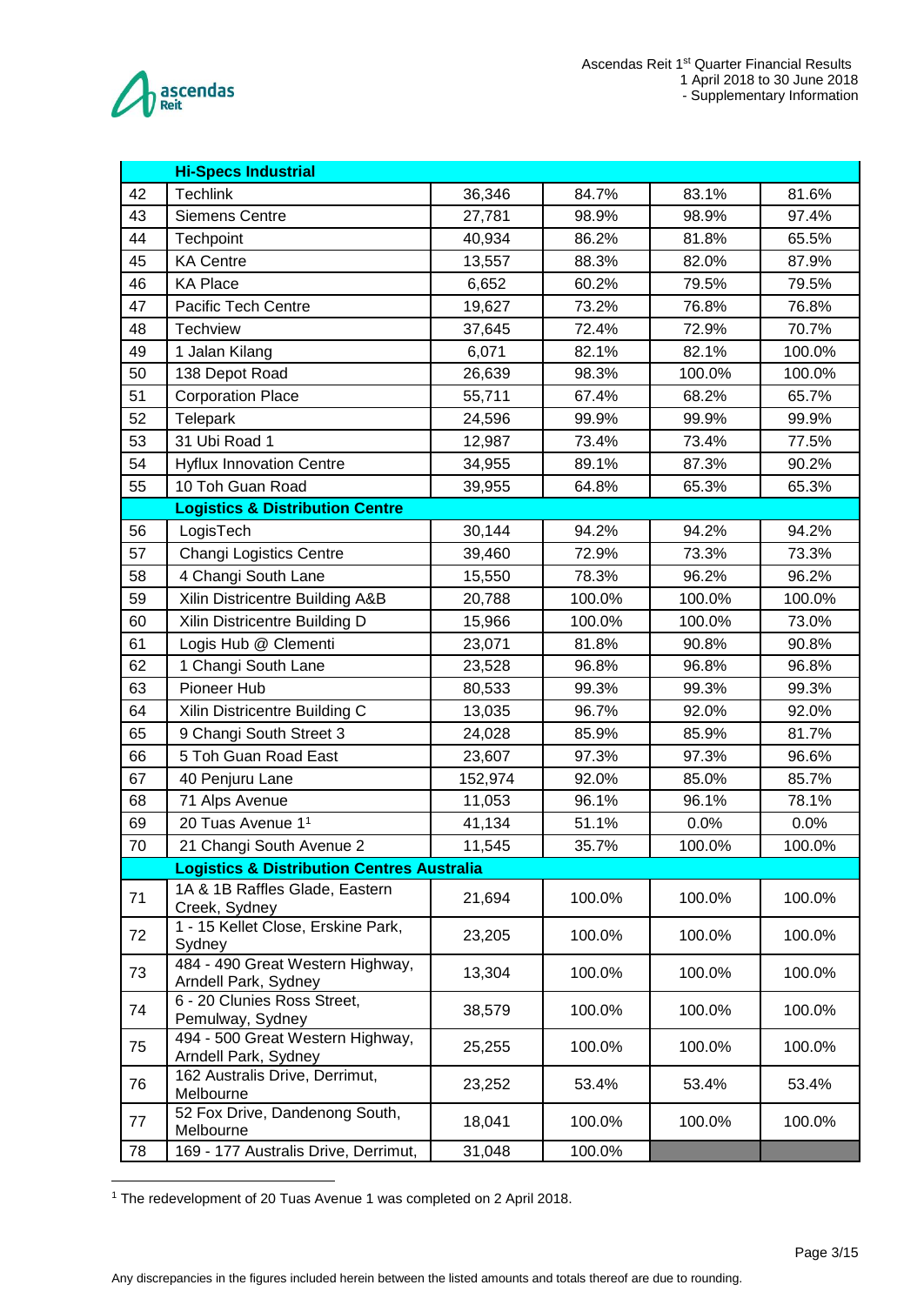**A** ascendas

|    | Melbourne <sup>2</sup>                                    |           |        |        |        |  |  |
|----|-----------------------------------------------------------|-----------|--------|--------|--------|--|--|
| 79 | 62 Stradbroke Street, Heathwood,<br>Brisbane <sup>3</sup> | 10,344    | 100.0% | 100.0% | 100.0% |  |  |
|    | <b>Suburban Offices Australia</b>                         |           |        |        |        |  |  |
| 80 | 197 - 201 Coward Street, Mascot,<br>Sydney                | 22,556    | 98.7%  | 98.7%  | 98.7%  |  |  |
| 81 | 100 Wickham Street, Fortitude<br>Valley, Brisbane         | 13.131    | 100.0% | 100.0% | 100.0% |  |  |
| 82 | 108 Wickham Street, Fortitude<br>Valley, Brisbane         | 11,913    | 100.0% | 100.0% | 100.0% |  |  |
|    | <b>Integrated Development, Amenities &amp; Retail</b>     |           |        |        |        |  |  |
| 83 | Aperia                                                    | 67,176    | 95.6%  | 93.5%  | 93.2%  |  |  |
|    | <b>Sub-total for Multi-tenanted</b><br><b>Buildings</b>   | 2,155,680 | 85.6%  | 86.9%  | 86.3%  |  |  |

| <b>B.</b> | <b>Single-tenant Buildings</b>              | <b>Net Lettable</b> | <b>Occupancy as at</b> |           |           |  |  |
|-----------|---------------------------------------------|---------------------|------------------------|-----------|-----------|--|--|
|           |                                             | Area (sqm)          | 30-Jun-18              | 31-Mar-18 | 31-Dec-17 |  |  |
|           | <b>Science Parks</b>                        |                     |                        |           |           |  |  |
| 84        | TÜV SÜD PSB Building                        | 21,343              | 100.0%                 | 100.0%    | 100.0%    |  |  |
|           | <b>Business Parks</b>                       |                     |                        |           |           |  |  |
| 85        | <b>DBS Asia Hub</b>                         | 38,172              | 100.0%                 | 100.0%    | 100.0%    |  |  |
|           | <b>Light Industrial</b>                     |                     |                        |           |           |  |  |
| 86        | Osim Headquarters                           | 15,068              | 100.0%                 | 100.0%    | 100.0%    |  |  |
| 87        | <b>Hyflux Building</b>                      | 16,980              | 100.0%                 | 100.0%    | 100.0%    |  |  |
| 88        | Hoya Building                               | 6,282               | 100.0%                 | 100.0%    | 100.0%    |  |  |
| 89        | <b>Hamilton Sundstrand Building</b>         | 16,744              | 100.0%                 | 100.0%    | 100.0%    |  |  |
| 90        | Thales Building (1 & II)                    | 7,772               | 100.0%                 | 100.0%    | 100.0%    |  |  |
| 91        | 9 Woodlands Terrace                         | 2,341               | 100.0%                 | 100.0%    | 100.0%    |  |  |
| 92        | 8 Loyang Way 1                              | 13,725              | 100.0%                 | 100.0%    | 100.0%    |  |  |
| 93        | 31 Joo Koon Circle                          | 15,421              | 100.0%                 | 100.0%    | 100.0%    |  |  |
| 94        | 247 Alexandra Road                          | 12,803              | 100.0%                 | 100.0%    | 100.0%    |  |  |
| 95        | 12 Woodlands Loop                           | 16,077              | 100.0%                 | 100.0%    | 100.0%    |  |  |
|           | <b>Hi-Specs Industrial (Data Centres)</b>   |                     |                        |           |           |  |  |
| 96        | Kim Chuan Telecommunications<br>Complex     | 25,129              | 100.0%                 | 100.0%    | 100.0%    |  |  |
| 97        | 38A Kim Chuan Road                          | 32,885              | 100.0%                 | 100.0%    | 100.0%    |  |  |
|           | <b>Hi-Specs Industrial</b>                  |                     |                        |           |           |  |  |
| 98        | Infineon Building                           | 27,278              | 100.0%                 | 100.0%    | 100.0%    |  |  |
| 99        | Wisma Gulab                                 | 11,821              | 100.0%                 | 100.0%    | 100.0%    |  |  |
| 100       | 2 Changi South Lane                         | 20,939              | 100.0%                 | 100.0%    | 100.0%    |  |  |
| 101       | <b>CGG Veritas Hub</b>                      | 8,671               | 100.0%                 | 100.0%    | 100.0%    |  |  |
| 102       | 30 Tampines Industrial Avenue 3             | 9,593               | 100.0%                 | 100.0%    | 100.0%    |  |  |
| 103       | 50 Kallang Avenue                           | 18,970              | 100.0%                 | 100.0%    | 100.0%    |  |  |
|           | <b>Logistics &amp; Distribution Centres</b> |                     |                        |           |           |  |  |
| 104       | 21 Jalan Buroh                              | 48,167              | 100.0%                 | 100.0%    | 100.0%    |  |  |
| 105       | 19 & 21 Pandan Avenue                       | 71,749              | 100.0%                 | 100.0%    | 100.0%    |  |  |

<sup>2</sup> Acquired on 4 June 2018.

1

<sup>3</sup> 14,447sqm of space was de-commissioned at 62 Stradbroke Street, Heathwood, Brisbane due to asset enhancement works.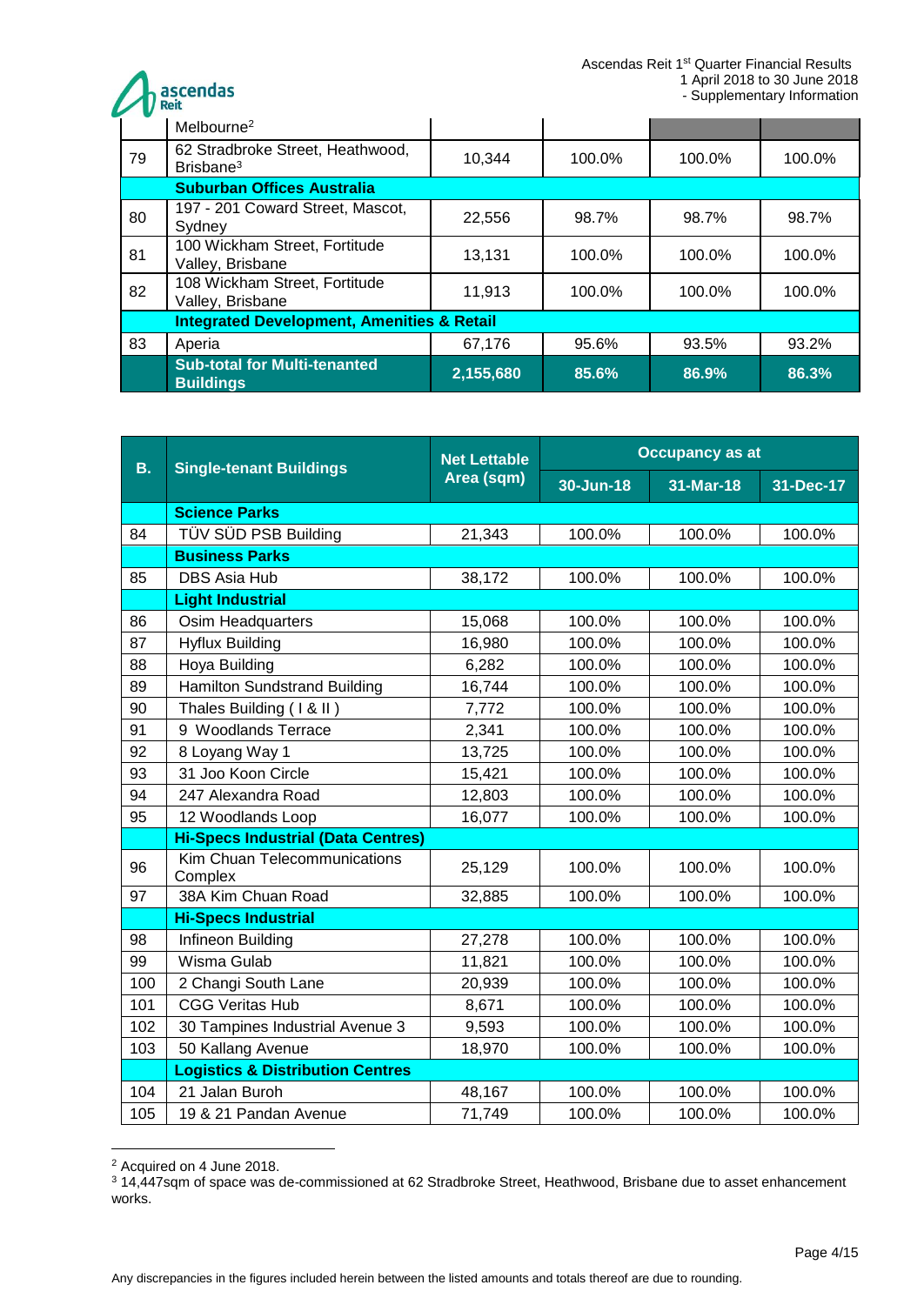

| 106 | 11 Changi North Way                                                                        | 9,494     | 100.0% | 100.0% | 100.0% |  |  |
|-----|--------------------------------------------------------------------------------------------|-----------|--------|--------|--------|--|--|
| 107 | 15 Changi North Way                                                                        | 28,974    | 100.0% | 100.0% | 100.0% |  |  |
| 108 | 90 Alps Avenue                                                                             | 26,277    | 100.0% | 100.0% | 100.0% |  |  |
| 109 | 20 Tuas Avenue 6                                                                           | 5,085     | 100.0% | 100.0% | 0.0%   |  |  |
|     | <b>Logistics &amp; Distribution Centres Australia</b>                                      |           |        |        |        |  |  |
| 110 | 7 Grevillea Street, Eastern Creek,<br>Sydney                                               | 51,709    | 100.0% | 100.0% | 100.0% |  |  |
| 111 | 1 Distribution Place, Seven Hills,<br>Sydney                                               | 13,555    | 100.0% | 100.0% | 100.0% |  |  |
| 112 | 5 Eucalyptus Place, Eastern<br>Creek, Sydney                                               | 10,732    | 100.0% | 100.0% | 100.0% |  |  |
| 113 | 16 Kangaroo Avenue, Eastern<br>Creek, Sydney (formerly known as<br>Lot 4 Honeycomb Drive)  | 19,918    | 100.0% | 100.0% | 100.0% |  |  |
| 114 | 94 Lenore Drive, Erskine Park,<br>Sydney                                                   | 21,143    | 100.0% | 100.0% | 100.0% |  |  |
| 115 | 95 Gilmore Road, Berrinba,<br>Brisbane (formerly known as 2-56<br><b>Australand Drive)</b> | 41,318    | 100.0% | 100.0% | 100.0% |  |  |
| 116 | 62 Sandstone Place, Parkinson,<br><b>Brisbane</b>                                          | 9,260     | 100.0% | 100.0% | 100.0% |  |  |
| 117 | 92 Sandstone Place, Parkinson,<br><b>Brisbane</b>                                          | 13,738    | 100.0% | 100.0% | 100.0% |  |  |
| 118 | 99 Radius Drive, Larapinta,<br><b>Brisbane</b>                                             | 14,543    | 100.0% | 100.0% | 100.0% |  |  |
| 119 | 77 Logistics Place, Larapinta,<br><b>Brisbane</b>                                          | 14,296    | 100.0% | 100.0% | 100.0% |  |  |
| 120 | 82 Noosa Street, Heathwood,<br><b>Brisbane</b>                                             | 38,000    | 100.0% | 100.0% | 100.0% |  |  |
| 121 | 2-16 Aylesbury Drive, Altona,<br>Melbourne                                                 | 17,513    | 100.0% | 100.0% | 100.0% |  |  |
| 122 | 35-61 South Park Drive,<br>Dandenong South, Melbourne                                      | 32,167    | 100.0% | 100.0% | 100.0% |  |  |
| 123 | 81-89 Drake Boulevard, Altona,<br>Melbourne                                                | 14,099    | 100.0% | 100.0% | 100.0% |  |  |
| 124 | 9 Andretti Court, Truganina,<br>Melbourne                                                  | 24,140    | 100.0% | 100.0% | 100.0% |  |  |
| 125 | 14-28 Ordish Road, Dandenong<br>South, Melbourne                                           | 28,189    | 100.0% | 100.0% | 100.0% |  |  |
| 126 | 31 Permas Way, Truganina,<br>Melbourne                                                     | 44,540    | 100.0% | 100.0% | 100.0% |  |  |
| 127 | 676-698 Kororoit Creek Road,<br>Altona North, Melbourne                                    | 44,036    | 100.0% | 100.0% | 100.0% |  |  |
| 128 | 700-718 Kororoit Creek Road,<br>Altona North, Melbourne                                    | 28,020    | 100.0% | 100.0% | 100.0% |  |  |
| 129 | 1314 Ferntree Gully Road,<br>Scoresby, Melbourne <sup>4</sup>                              | 16,134    | 100.0% |        |        |  |  |
| 130 | 35 Baile Road, Canning Vale,<br>Perth                                                      | 20,895    | 100.0% | 100.0% | 100.0% |  |  |
|     | <b>Integrated Development, Amenities &amp; Retail</b>                                      |           |        |        |        |  |  |
| 131 | <b>Courts Megastore</b>                                                                    | 28,410    | 100.0% | 100.0% | 100.0% |  |  |
| 132 | <b>Giant Hypermart</b>                                                                     | 42,178    | 100.0% | 100.0% | 100.0% |  |  |
|     | <b>Sub-total for Single-tenanted</b><br><b>Buildings</b>                                   | 1,116,292 | 100.0% | 100.0% | 100.0% |  |  |
|     | <b>Portfolio Total</b>                                                                     | 3,271,973 | 90.5%  | 91.5%  | 91.1%  |  |  |

<sup>1</sup> <sup>4</sup> Acquired on 26 June 2018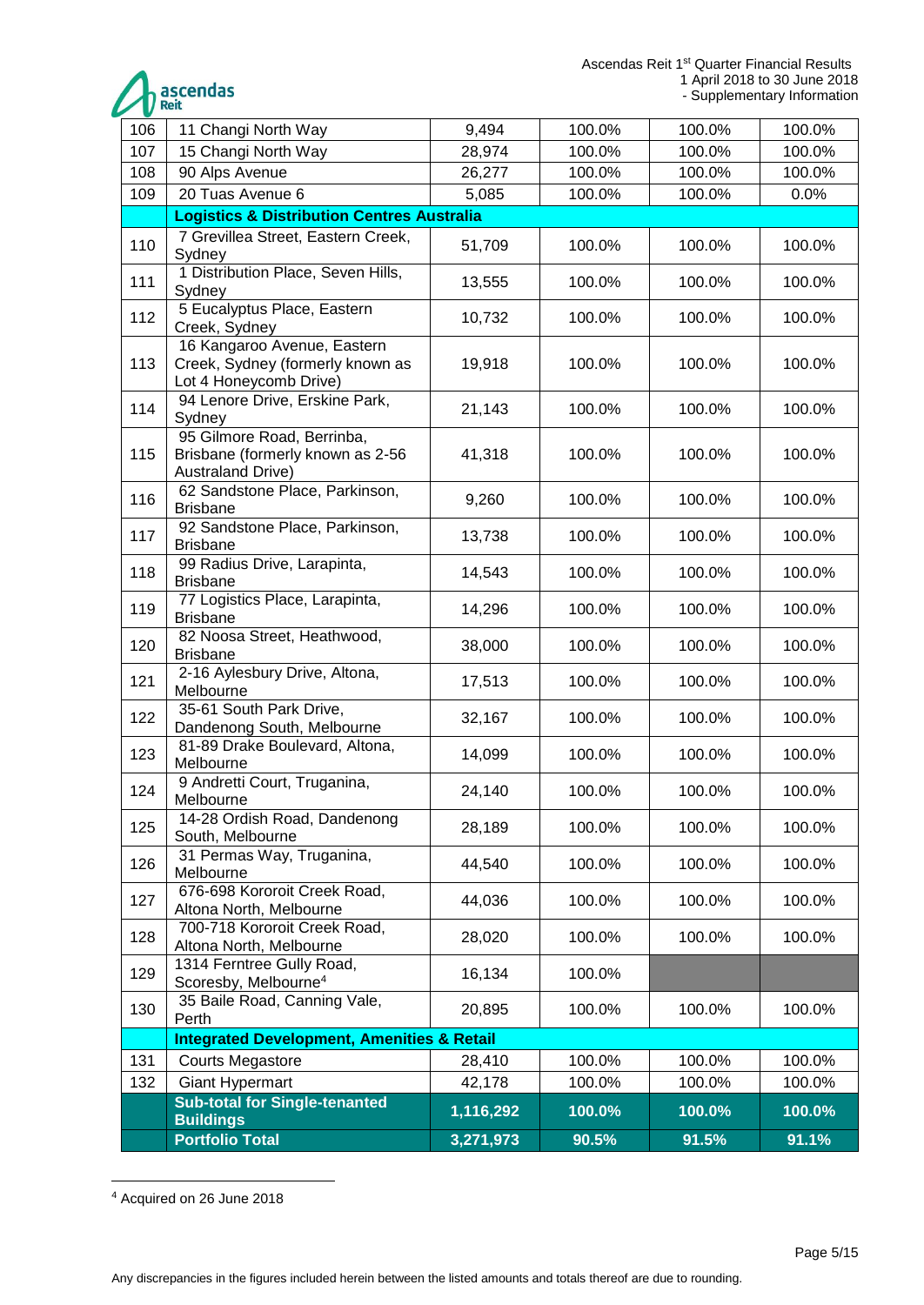

### <span id="page-5-0"></span>**Table 2: Ascendas Reit Singapore gross rental rates for the three months ended 30 June 2018**

| Gross Rental Rates (S\$ psf per month)                |                                           |                                    |               |                       |  |  |
|-------------------------------------------------------|-------------------------------------------|------------------------------------|---------------|-----------------------|--|--|
|                                                       | <b>Ascendas Reit's</b><br>(psf per month) | Market $(1)$                       |               |                       |  |  |
| <b>Sector</b>                                         | Range                                     | Weighted<br>Average <sup>(2)</sup> | <b>Median</b> | (psf per month)       |  |  |
| Business &<br><b>Science Park</b><br>(Rest of island) | $$3.43 - $5.00$                           | \$4.01                             | \$4.00        | \$3.70                |  |  |
| Business &<br>Science Park (City<br>fringe)           |                                           |                                    |               | \$5.65                |  |  |
| $$2.14 - $4.21$<br>\$3.51<br>Hi-Specs industrial      |                                           | \$3.16                             | \$3.15        |                       |  |  |
| Light Industrial &<br><b>Flatted Factories</b>        | $$1.37 - $2.63$                           | \$1.69                             | \$1.72        | \$1.58 <sup>(3)</sup> |  |  |
| Logistics &<br><b>Distribution</b><br>Centres         | $$0.90 - $1.78$                           | \$1.52                             | \$1.07        | \$1.58 <sup>(4)</sup> |  |  |

Notes:

(1) Source: JTC, CBRE data

(2) Ascendas Reit's rates are based on the weighted average of gross rental rates for new leases, expansions and renewals

- (3) S\$1.58 psf per month for ground floor space. S\$1.24 psf per month achieved for upper floor space
- (4) S\$1.58 psf per month for ground floor space. S\$1.21 psf per month achieved for upper floor space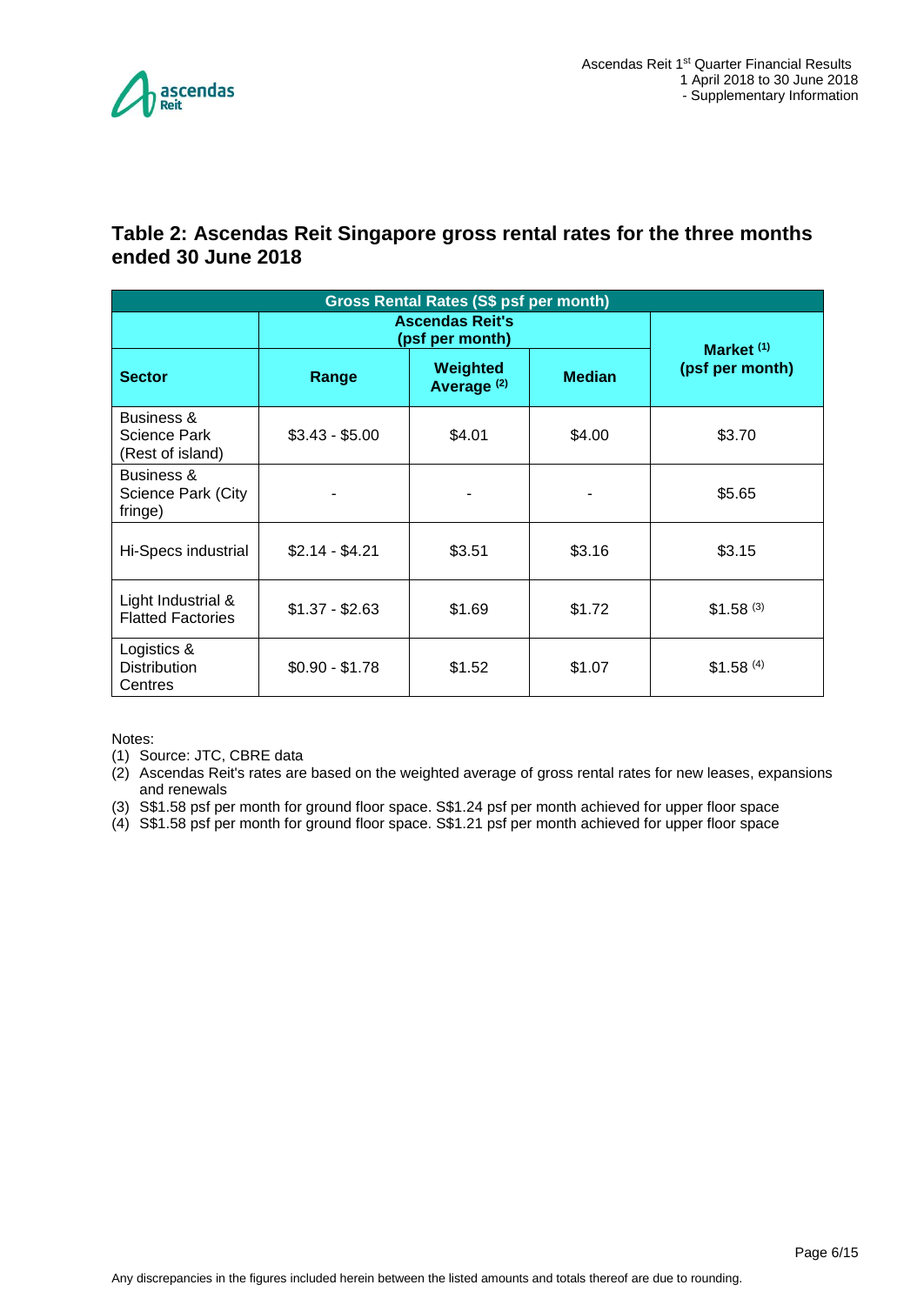



#### <span id="page-6-0"></span>**Figure 3: Existing Singapore industrial space stock of 48.5 million sqm**

Source: URA Realis, Ascendas Reit research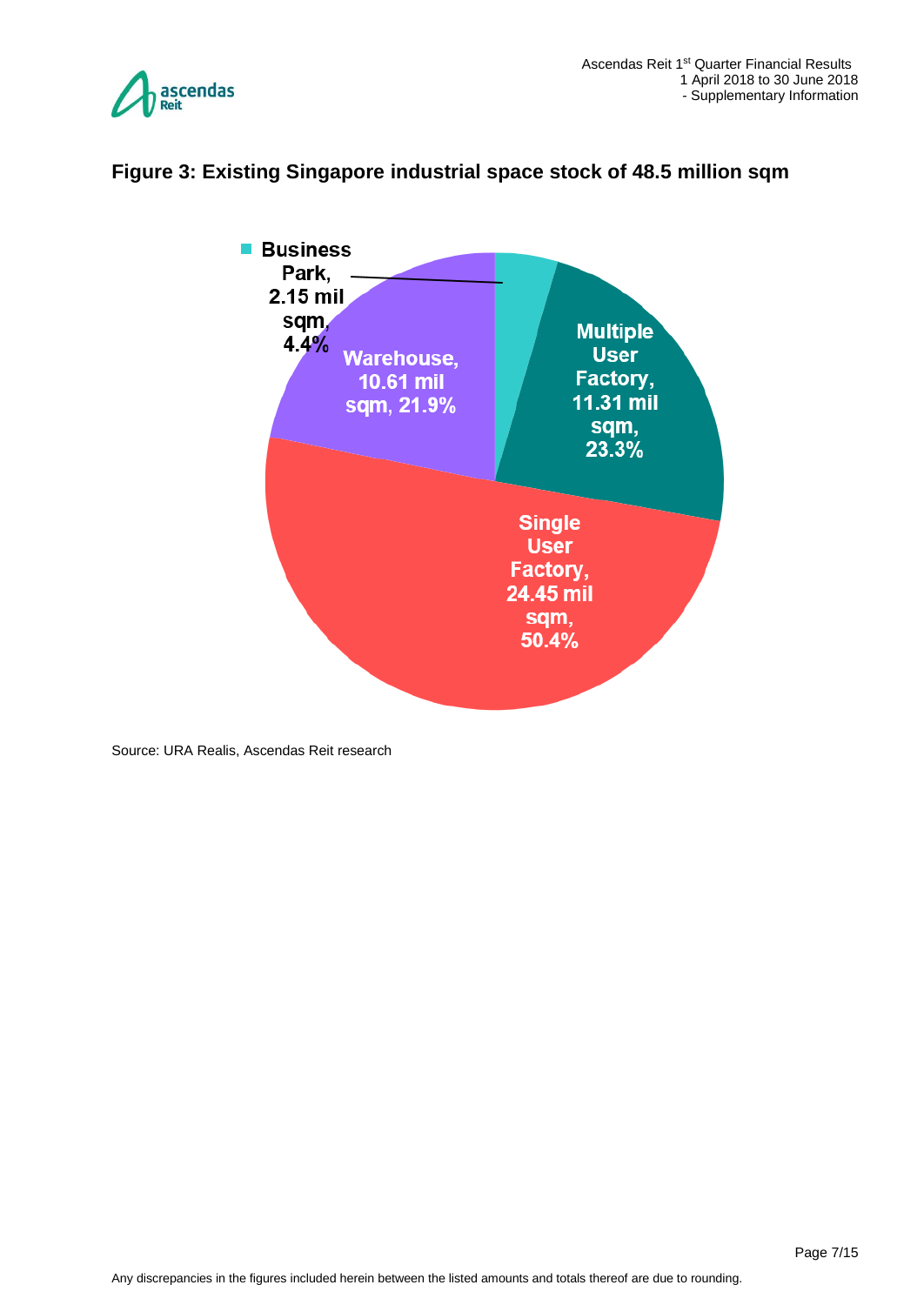

## <span id="page-7-0"></span>**Table 4: Sector Performance**

Net Property Income for 3 months ended 30 June 2018 and 30 June 2017

|                                                  |              | Group (1)         |                    |                          |                |
|--------------------------------------------------|--------------|-------------------|--------------------|--------------------------|----------------|
|                                                  |              | <b>Actual</b>     | <b>Actual</b>      |                          |                |
|                                                  |              | 1Q FY1819         | 1Q FY1718          | Variance                 | Variance       |
|                                                  |              | S\$'000           | S\$'000            | S\$'000                  | %              |
| <b>SINGAPORE</b>                                 | <b>Notes</b> |                   |                    |                          |                |
| <b>Gross Revenue</b>                             |              |                   |                    |                          |                |
| <b>Business Park</b>                             |              | 73,108            | 74,351             | (1,243)                  | $-1.7%$        |
| Hi-Specs Industrial                              |              | 47,895            | 47,441             | 453                      | 1.0%           |
| Light Industrial                                 |              | 22,807            | 22,812             | (5)                      | 0.0%           |
| Logistics                                        |              | 28,572            | 27,987             | 584                      | 2.1%           |
| Integrated Development, Amenitites and Retail    |              | 15,435            | 15,435             | $\overline{\phantom{0}}$ | 0.0%           |
|                                                  |              | 187,817           | 188,026            | (209)                    | $-0.1%$        |
|                                                  |              |                   |                    |                          |                |
| <b>Property Expenses</b>                         |              |                   |                    |                          |                |
| <b>Business Park</b>                             |              | (22, 617)         | (22,090)           | (527)                    | $-2.4%$        |
| Hi-Specs Industrial                              | (2)          | (9,705)           | (12, 269)          | 2,564                    | 20.9%          |
| Light Industrial                                 |              | (6,993)           | (6, 817)           | (176)                    | $-2.6%$        |
| Logistics                                        | (3)          | (9, 421)          | (8, 546)           | (875)                    | $-10.2%$       |
| Integrated Development, Amenitites and Retail    | (4)          | (3, 375)          | (5,854)            | 2,479                    | 42.3%<br>6.2%  |
|                                                  |              | (52, 111)         | (55, 576)          | 3,465                    |                |
| <b>Net Property Income</b>                       |              |                   |                    |                          |                |
| <b>Business Park</b>                             |              | 50,491            | 52,260             | (1,769)                  | $-3.4%$        |
| Hi-Specs Industrial                              | (2)          | 38,190            | 35,172             | 3,018                    | 8.6%           |
| Light Industrial                                 |              | 15,814            | 15,995             | (181)                    | $-1.1%$        |
| Logistics                                        |              | 19,151            | 19,441             | (290)                    | $-1.5%$        |
| Integrated Development, Amenitites and Retail    | (4)          | 12,060            | 9,582              | 2,478                    | 25.9%          |
|                                                  |              | 135,706           | 132,450            | 3,256                    | 2.5%           |
| <b>AUSTRALIA</b>                                 |              |                   |                    |                          |                |
|                                                  |              |                   |                    |                          |                |
| <b>Gross Revenue</b><br><b>Property Expenses</b> |              | 28,745<br>(5,244) | 25,232<br>(4, 319) | 3,514<br>(925)           | 13.9%<br>21.4% |
|                                                  |              |                   |                    |                          | 12.4%          |
| <b>Net Property Income</b>                       | (5)          | 23,501            | 20,913             | 2,589                    |                |
| <b>Total Net Property Income</b>                 |              | 159,207           | 153,363            | 5,845                    | 3.8%           |
|                                                  |              |                   |                    |                          |                |

- (1) The Group had 132 properties as at 30 June 2018 and 30 June 2017. Since June 2017, the Group completed (i) the divestment of 10 Woodlands Link in July 2017, (ii) the divestment of 13 International Business Park in August 2017, (iii) the acquisition of 100 Wickham Street in September 2017, (iv) the acquisition of 108 Wickham Street in December 2017, (v) the divestment of 84 Genting Lane in January 2018, (vi) the divestment of 30 Old Toh Tuck Road in April 2018, (vii) the acquisition of 169-177 Australis Drive in June 2018 and (viii) the acquisition of 1314 Ferntree Gully Drive in June 2018.
- (2) Lower operating expenses mainly due to lower property tax expenses arising from retrospective downward revisions in the annual value of certain properties in 1Q FY18/19. This resulted in a higher net property income in 1Q FY18/19.

(3) Higher operating expenses mainly contributed by higher utilities consumption.

- (4) Lower operating expenses and higher net property income in 1Q FY18/19 is mainly due to additional operating expenses incurred for Aperia Retail to enhance occupancy in 1Q FY17/18.
- (5) Higher net property income mainly due to contribution from 52 Fox Drive, 100 Wickham Street, 108 Wickham Street and 169-177 Australis Drive, which were acquired in April 2017, September 2017, December 2017 and June 2018 respectively.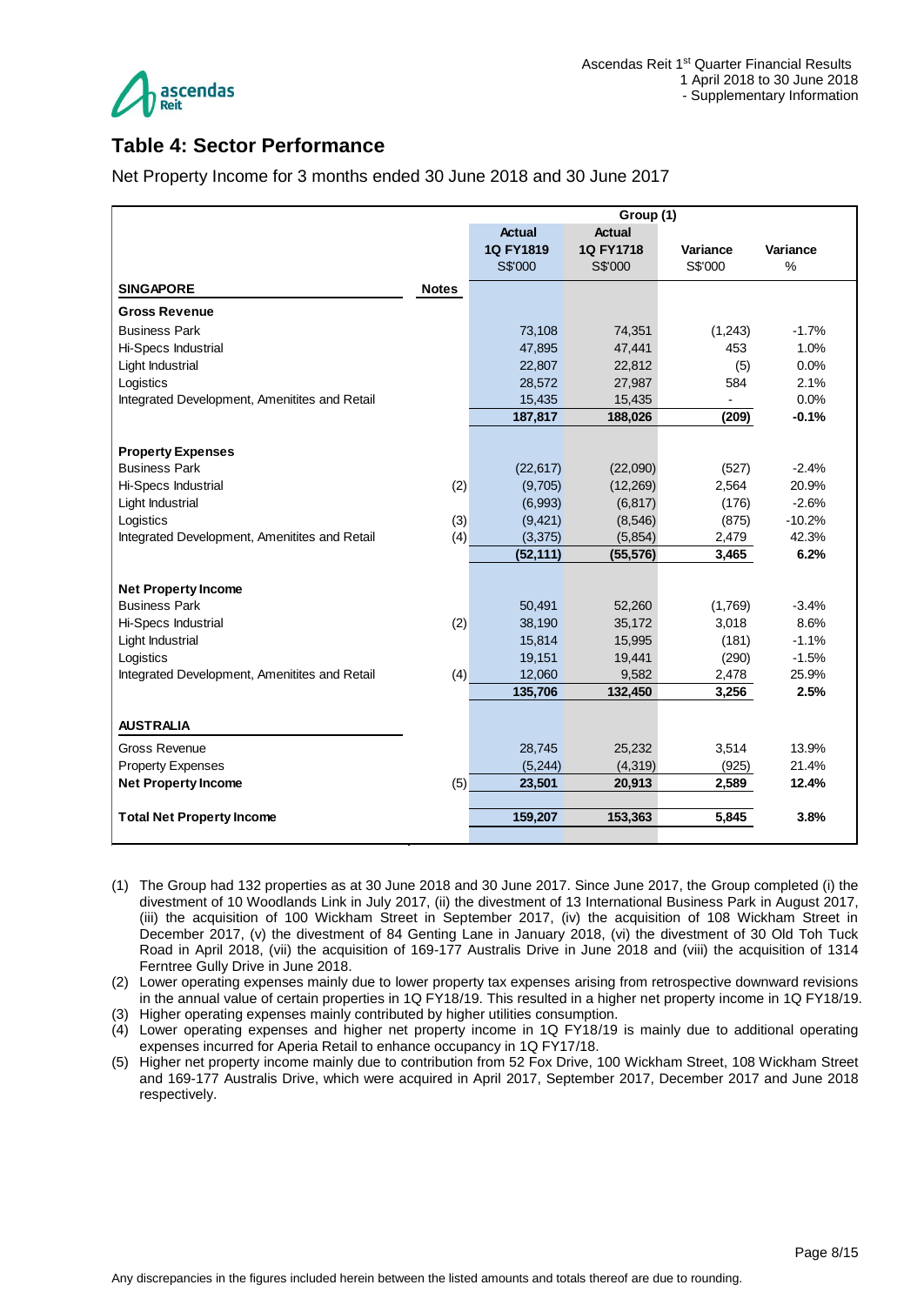

<span id="page-8-0"></span>**Figure 5a: Ascendas Reit Portfolio by Gross Revenue - Tenant Industry Mix**



#### <span id="page-8-1"></span>**Figure 5b: Ascendas Reit Portfolio by Gross Revenue - Tenants' Country of Origin**

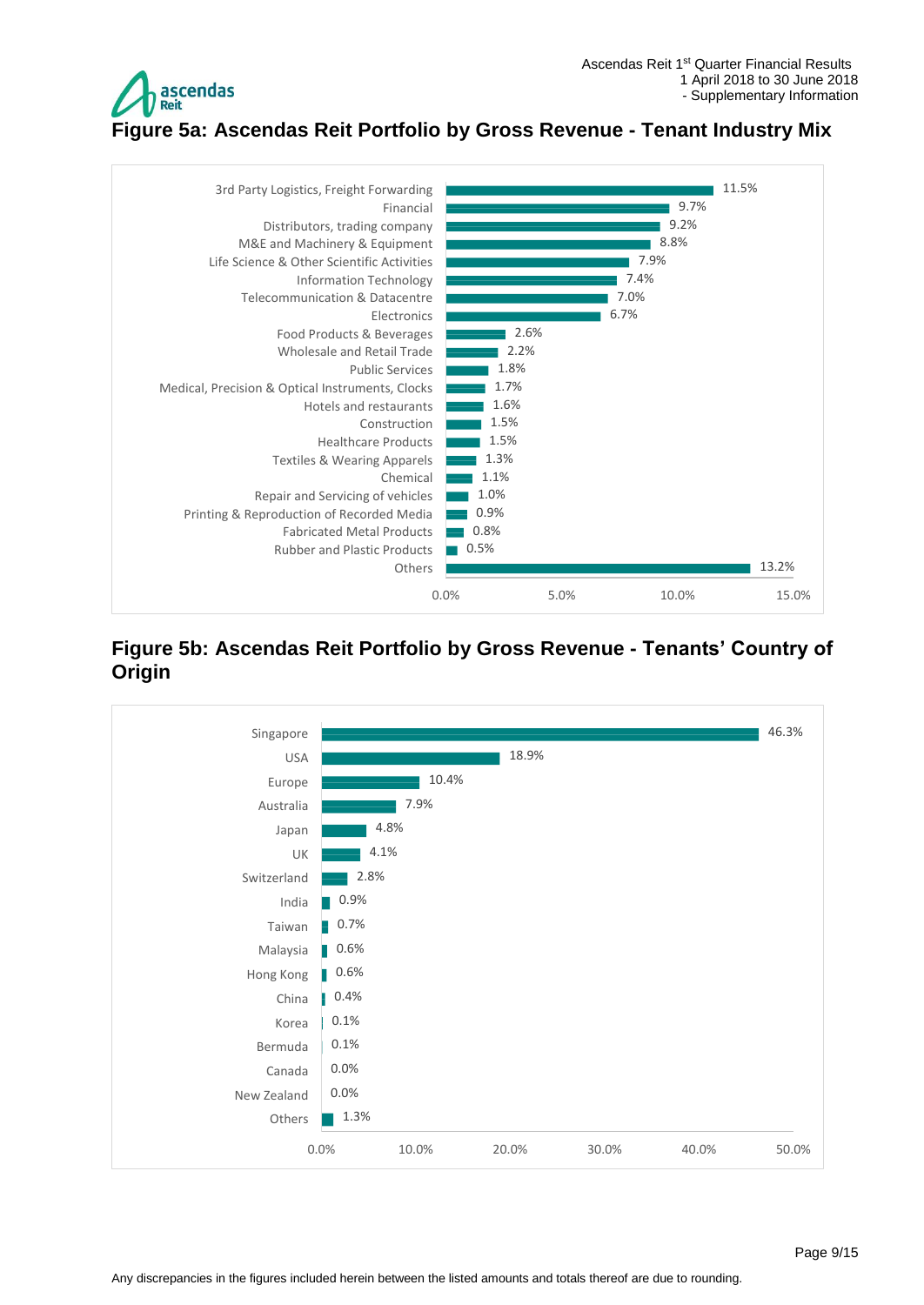

## <span id="page-9-0"></span>**Figure 6a: Business & Science Park Properties (Singapore) by Gross Revenue - Tenant Industry Mix**



<span id="page-9-1"></span>**Figure 6b: Business & Science Park Properties (Singapore) by Gross Revenue – Tenant's Country of Origin**

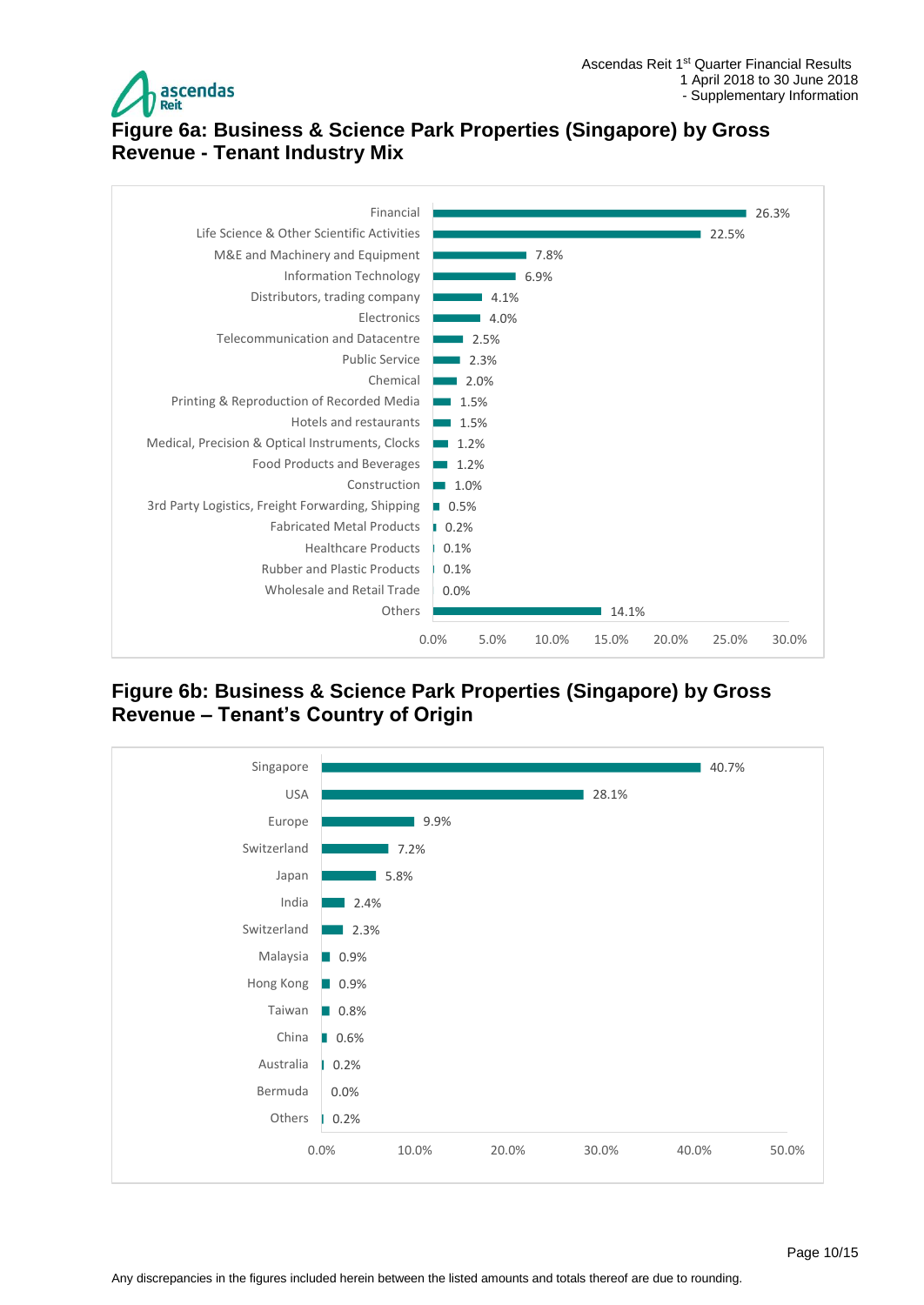

## <span id="page-10-0"></span>**Figure 7a: Hi-Specs Industrial Properties (Singapore) by Gross Revenue - Tenant Industry Mix**



### <span id="page-10-1"></span>**Figure 7b: Hi-Specs Industrial Properties (Singapore) by Gross Revenue - Tenant's Country of Origin**

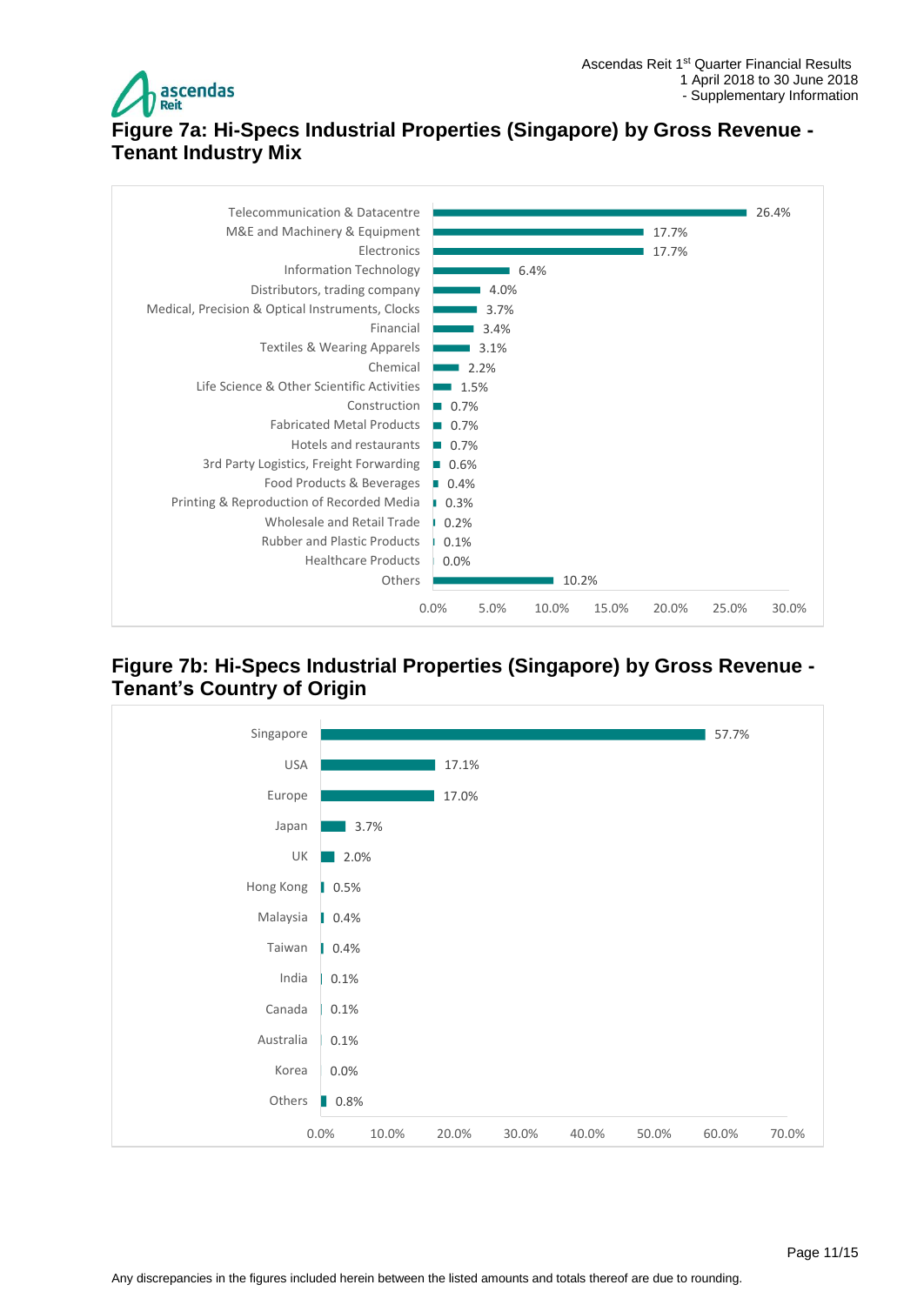

# <span id="page-11-0"></span>**Figure 8a: Light Industrial Properties (Singapore) by Gross Revenue - Tenant Industry Mix**



## <span id="page-11-1"></span>**Figure 8b: Light Industrial Properties (Singapore) by Gross Revenue - Tenant's Country of Origin**

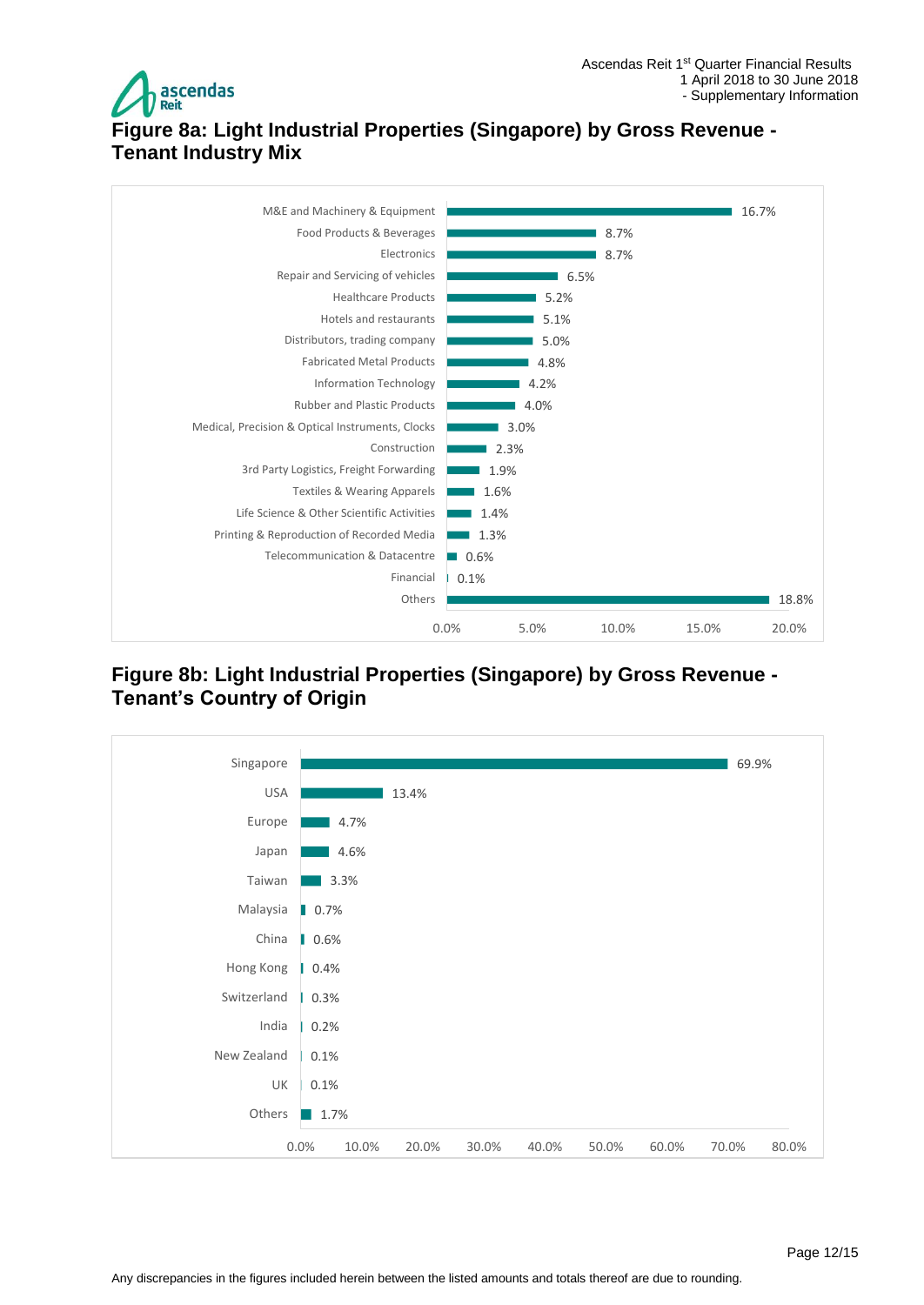

## <span id="page-12-0"></span>**Figure 9a: Logistics & Distribution Centres (Singapore) by Gross Revenue - Tenant Industry Mix**



## <span id="page-12-1"></span>**Figure 9b: Logistics & Distribution Centres (Singapore) by Gross Revenue - Tenant's Country of Origin**

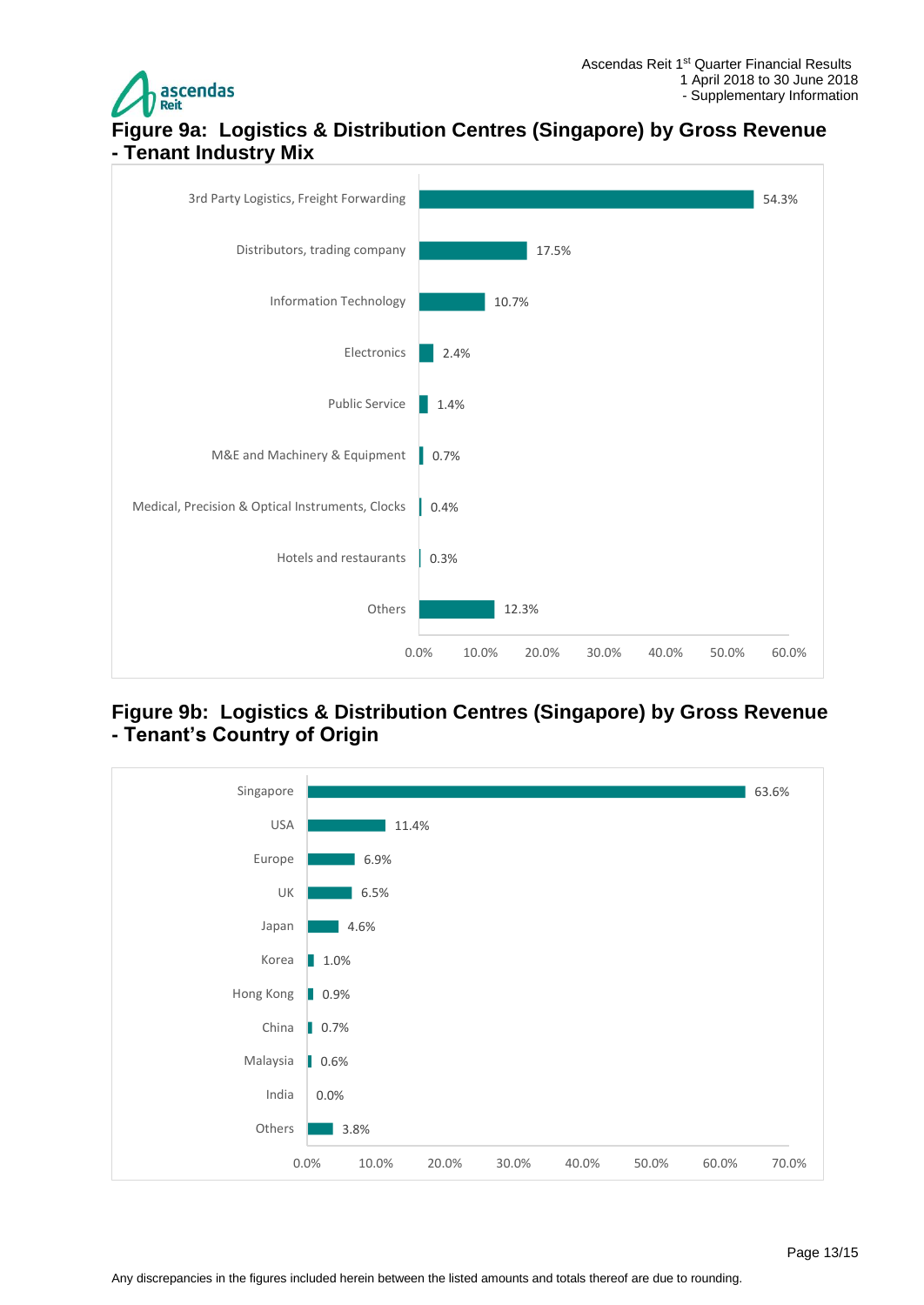

## <span id="page-13-0"></span>**Figure 10a: Integrated Development, Amenities and Retail (Singapore) by Gross Revenue – Tenant Industry Mix**



<span id="page-13-1"></span>**Figure 10b: Integrated Development, Amenities and Retail (Singapore) by Gross Revenue - Tenant's Country of Origin**